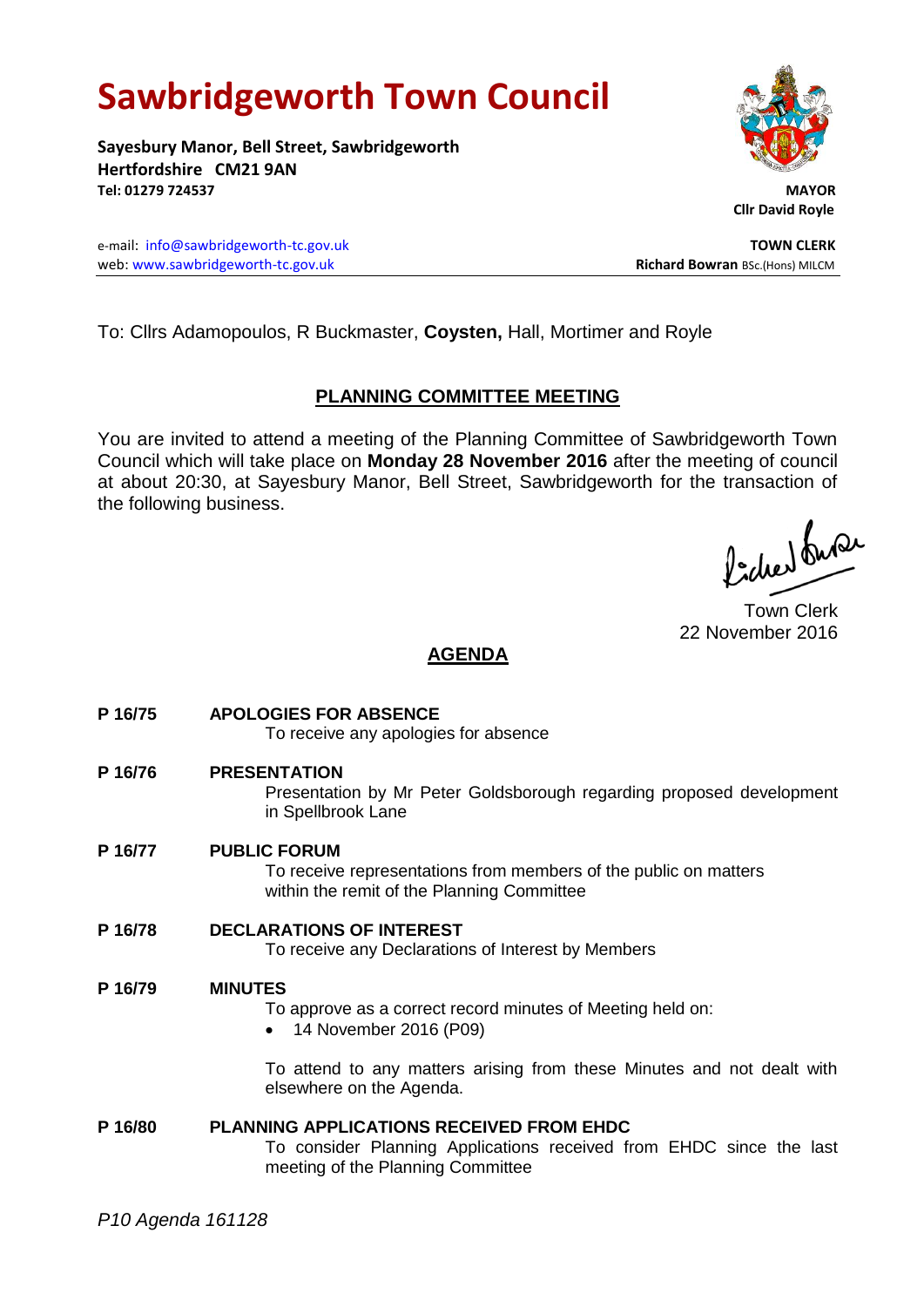# **3/16/2442/FUL Spellbrook Farm, London Road, Spellbrook, CM23**

[Demolition of existing storage building. Construction of 3no. 4 bedroom single storey](https://publicaccess.eastherts.gov.uk/online-applications/applicationDetails.do?activeTab=summary&keyVal=OFZ0IYGLM0500)  [homes and 3no. stand-alone double garages](https://publicaccess.eastherts.gov.uk/online-applications/applicationDetails.do?activeTab=summary&keyVal=OFZ0IYGLM0500) **Applicant:** Spellbrook No1 Ltd

**\_\_\_\_\_\_\_\_\_\_\_\_\_\_\_\_\_\_\_\_\_\_\_\_\_\_\_\_\_\_\_\_\_\_\_\_\_\_\_\_\_\_\_\_\_\_\_\_\_\_\_\_\_\_\_\_\_\_\_\_\_\_\_\_\_\_**

**\_\_\_\_\_\_\_\_\_\_\_\_\_\_\_\_\_\_\_\_\_\_\_\_\_\_\_\_\_\_\_\_\_\_\_\_\_\_\_\_\_\_\_\_\_\_\_\_\_\_\_\_\_\_\_\_\_\_\_\_\_\_\_\_\_\_**

**\_\_\_\_\_\_\_\_\_\_\_\_\_\_\_\_\_\_\_\_\_\_\_\_\_\_\_\_\_\_\_\_\_\_\_\_\_\_\_\_\_\_\_\_\_\_\_\_\_\_\_\_\_\_\_\_\_\_\_\_\_\_\_\_\_\_**

**\_\_\_\_\_\_\_\_\_\_\_\_\_\_\_\_\_\_\_\_\_\_\_\_\_\_\_\_\_\_\_\_\_\_\_\_\_\_\_\_\_\_\_\_\_\_\_\_\_\_\_\_\_\_\_\_\_\_\_\_\_\_\_\_\_\_**

# **3/16/2469/HH 7 Wheatley Close, CM21 0HS**

[Single storey front, rear and side extensions. Removal of existing conservatory](https://publicaccess.eastherts.gov.uk/online-applications/applicationDetails.do?activeTab=summary&keyVal=OG2NC5GL03N00) **Applicant:** Mr Joe Ferraro

## **3/16/2479/HH Rowney Farm, Chaseways, CM21 0AS**

[Replacement of former ancillary outbuilding](https://publicaccess.eastherts.gov.uk/online-applications/applicationDetails.do?activeTab=summary&keyVal=OG4KJVGLM2U00) **Applicant:** Mr Stephen Hall

## **3/16/2494/ODPN 34D London Road, CM21 9JS**

[Change of use from B1 \(offices\) to C3 \(3no. residential apartments\)](https://publicaccess.eastherts.gov.uk/online-applications/applicationDetails.do?activeTab=summary&keyVal=OGBX42GL03N00) **Applicant:** Mr Adam Tindall

## **3/16/2516/HH The Bungalow, Tednambury, Spellbrook**

Proposed side and rear extensions – [amendment to roof design previously approved](https://publicaccess.eastherts.gov.uk/online-applications/applicationDetails.do?activeTab=summary&keyVal=OGF2ACGLM5900)  [under application 3/12/2072/FP](https://publicaccess.eastherts.gov.uk/online-applications/applicationDetails.do?activeTab=summary&keyVal=OGF2ACGLM5900)

**\_\_\_\_\_\_\_\_\_\_\_\_\_\_\_\_\_\_\_\_\_\_\_\_\_\_\_\_\_\_\_\_\_\_\_\_\_\_\_\_\_\_\_\_\_\_\_\_\_\_\_\_\_\_\_\_\_\_\_\_\_\_\_\_\_\_**

**\_\_\_\_\_\_\_\_\_\_\_\_\_\_\_\_\_\_\_\_\_\_\_\_\_\_\_\_\_\_\_\_\_\_\_\_\_\_\_\_\_\_\_\_\_\_\_\_\_\_\_\_\_\_\_\_\_\_\_\_\_\_\_\_\_\_**

**Applicant:** Ms Gloria Romei

# **3/16/2525/VAR 20 & 22 Church Walk, CM21 9BJ**

[Removal of condition 2 \(Approved plans\) to application 3/15/1777/FUL. Revision of](https://publicaccess.eastherts.gov.uk/online-applications/applicationDetails.do?activeTab=summary&keyVal=OGGWXHGLM5Q00)  [terrace design to remove the projecting central triangle of the approved scheme and to](https://publicaccess.eastherts.gov.uk/online-applications/applicationDetails.do?activeTab=summary&keyVal=OGGWXHGLM5Q00)  [lower the level of the terrace by 410mm](https://publicaccess.eastherts.gov.uk/online-applications/applicationDetails.do?activeTab=summary&keyVal=OGGWXHGLM5Q00) **Applicant:** Forebury Estates Ltd

**\_\_\_\_\_\_\_\_\_\_\_\_\_\_\_\_\_\_\_\_\_\_\_\_\_\_\_\_\_\_\_\_\_\_\_\_\_\_\_\_\_\_\_\_\_\_\_\_\_\_\_\_\_\_\_\_\_\_\_\_\_\_\_\_\_\_**

**\_\_\_\_\_\_\_\_\_\_\_\_\_\_\_\_\_\_\_\_\_\_\_\_\_\_\_\_\_\_\_\_\_\_\_\_\_\_\_\_\_\_\_\_\_\_\_\_\_\_\_\_\_\_\_\_\_\_\_\_\_\_\_\_\_\_**

**\_\_\_\_\_\_\_\_\_\_\_\_\_\_\_\_\_\_\_\_\_\_\_\_\_\_\_\_\_\_\_\_\_\_\_\_\_\_\_\_\_\_\_\_\_\_\_\_\_\_\_\_\_\_\_\_\_\_\_\_\_\_\_\_\_\_**

# **P 16/81 LATE PLANNING APPLICATIONS**

To deal with Planning Applications received from EHDC following the Publication of this Agenda and received before 25 November 2016

**P 16/82 PLANNING DECISIONS MADE BY EHDC** To receive Planning Decisions from EHDC

#### **3/16/2042/HH 23 Hampton Gardens, CM21 0AN** [Single storey rear extension –](https://publicaccess.eastherts.gov.uk/online-applications/applicationDetails.do?activeTab=summary&keyVal=OD4YL6GL00700) Retrospective **Applicant: Mrs H Bruce**

*STC Comment: No Objection EHDC Decision: Granted*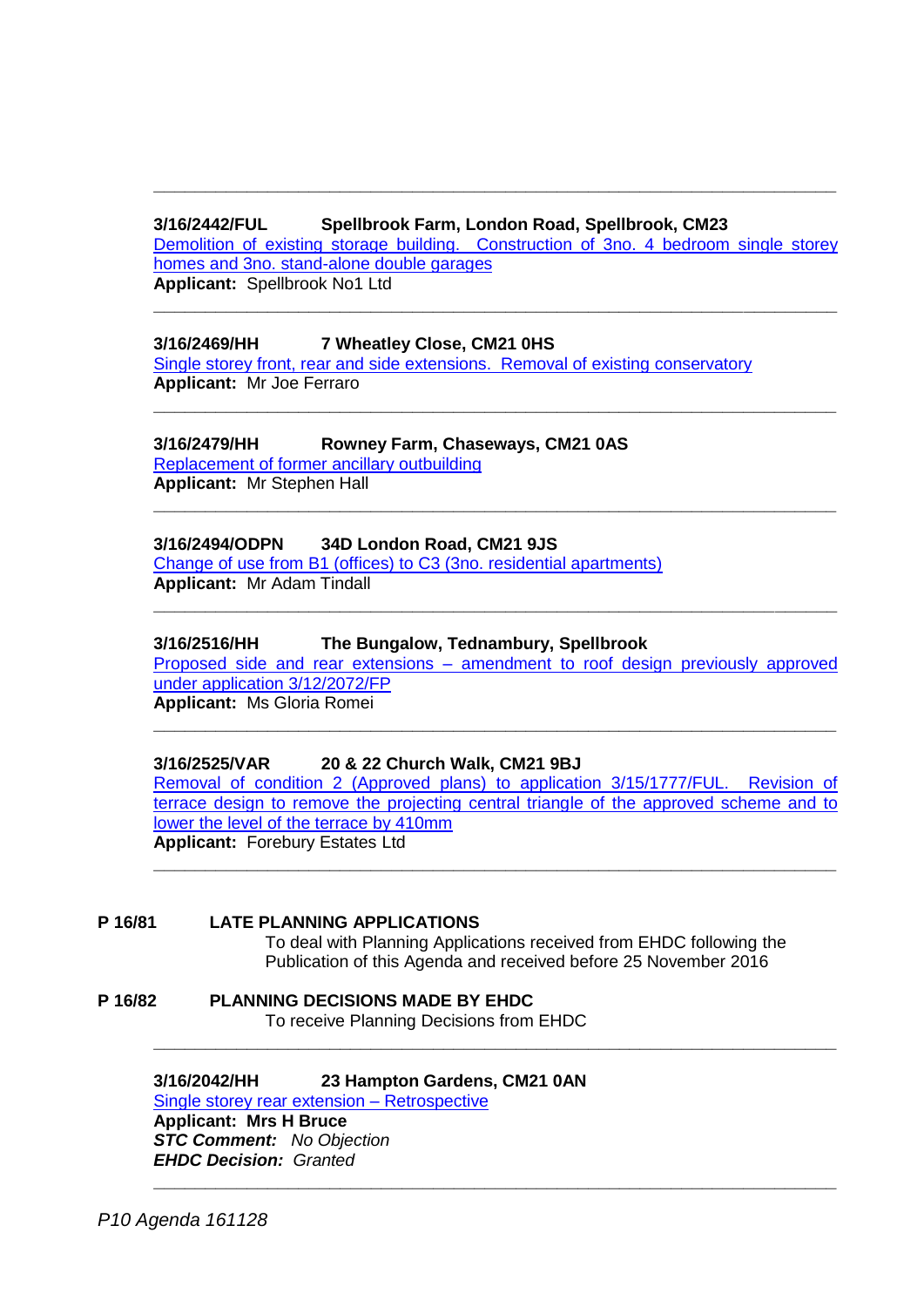## **3/16/2123/HH 49 West Road, CM21 0BL**

[Single storey rear extension](https://publicaccess.eastherts.gov.uk/online-applications/applicationDetails.do?activeTab=summary&keyVal=ODQTPEGL00X00) **Applicant: Ms S Healey** *STC Comment: No Objection EHDC Decision: Granted*

# **3/16/2132/FUL White Cottage, London Rd, Spellbrook, CM23 4AU**

[Replacement 4no bedroomed dwelling](https://publicaccess.eastherts.gov.uk/online-applications/applicationDetails.do?activeTab=summary&keyVal=ODRB4LGLLH500) **Applicant: Mr Morris** *STC Comment: No Objection EHDC Decision: Granted*

## **3/16/2161/HH 23 Wheatley Close, CM21 0HS**

[Single storey side and rear extensions following removal of conservatory. Extension and](https://publicaccess.eastherts.gov.uk/online-applications/applicationDetails.do?activeTab=summary&keyVal=ODUJN3GL00X00)  [conversion of garage](https://publicaccess.eastherts.gov.uk/online-applications/applicationDetails.do?activeTab=summary&keyVal=ODUJN3GL00X00) **Applicant: Mr D Aston** *STC Comment: No Objection EHDC Decision: Granted*

**\_\_\_\_\_\_\_\_\_\_\_\_\_\_\_\_\_\_\_\_\_\_\_\_\_\_\_\_\_\_\_\_\_\_\_\_\_\_\_\_\_\_\_\_\_\_\_\_\_\_\_\_\_\_\_\_\_\_\_\_\_\_\_\_\_\_**

**\_\_\_\_\_\_\_\_\_\_\_\_\_\_\_\_\_\_\_\_\_\_\_\_\_\_\_\_\_\_\_\_\_\_\_\_\_\_\_\_\_\_\_\_\_\_\_\_\_\_\_\_\_\_\_\_\_\_\_\_\_\_\_\_\_\_**

**\_\_\_\_\_\_\_\_\_\_\_\_\_\_\_\_\_\_\_\_\_\_\_\_\_\_\_\_\_\_\_\_\_\_\_\_\_\_\_\_\_\_\_\_\_\_\_\_\_\_\_\_\_\_\_\_\_\_\_\_\_\_\_\_\_\_**

**\_\_\_\_\_\_\_\_\_\_\_\_\_\_\_\_\_\_\_\_\_\_\_\_\_\_\_\_\_\_\_\_\_\_\_\_\_\_\_\_\_\_\_\_\_\_\_\_\_\_\_\_\_\_\_\_\_\_\_\_\_\_\_\_\_\_**

**\_\_\_\_\_\_\_\_\_\_\_\_\_\_\_\_\_\_\_\_\_\_\_\_\_\_\_\_\_\_\_\_\_\_\_\_\_\_\_\_\_\_\_\_\_\_\_\_\_\_\_\_\_\_\_\_\_\_\_\_\_\_\_\_\_\_**

**\_\_\_\_\_\_\_\_\_\_\_\_\_\_\_\_\_\_\_\_\_\_\_\_\_\_\_\_\_\_\_\_\_\_\_\_\_\_\_\_\_\_\_\_\_\_\_\_\_\_\_\_\_\_\_\_\_\_\_\_\_\_\_\_\_\_**

## **3/16/2174/HH 31 Burnside, CM21 0EP**

[Single storey rear extension](https://publicaccess.eastherts.gov.uk/online-applications/applicationDetails.do?activeTab=summary&keyVal=ODWJX7GLLJ400) **Applicant: Mr & Mrs Frood** *STC Comment: No Objection EHDC Decision: Granted*

#### **3/16/2192/HH 59 West Road, CM21 0BN**

[New access, driveway and new double garage](https://publicaccess.eastherts.gov.uk/online-applications/applicationDetails.do?activeTab=summary&keyVal=OE3S77GL00X00) **Applicant: Mr J Betts** *STC Comment: No Objection EHDC Decision: Granted*

#### **3/16/2193/OUT 59 West Road, CM21 0BN**

[Outline planning for 1no dwelling with parking and an enlarged access to highway](https://publicaccess.eastherts.gov.uk/online-applications/applicationDetails.do?activeTab=summary&keyVal=OE3S77GL00X00) **Applicant: Mr J Betts** *STC Comment: No Objection EHDC Decision: Granted* **\_\_\_\_\_\_\_\_\_\_\_\_\_\_\_\_\_\_\_\_\_\_\_\_\_\_\_\_\_\_\_\_\_\_\_\_\_\_\_\_\_\_\_\_\_\_\_\_\_\_\_\_\_\_\_\_\_\_\_\_\_\_\_\_\_\_**

#### **3/16/2218/HH 7 Hoestock Road, CM21 0DY**

[Rendering to front elevation. Create new front door opening, brick up existing front door](https://publicaccess.eastherts.gov.uk/online-applications/applicationDetails.do?activeTab=summary&keyVal=OE97HMGLLM500)  [opening and alterations to fenestration \(Amendment to previous approval 3/16/1550/HH\)](https://publicaccess.eastherts.gov.uk/online-applications/applicationDetails.do?activeTab=summary&keyVal=OE97HMGLLM500) **Applicant: Mrs Corinne Lewis** *STC Comment: No Objection*

*EHDC Decision: Granted* **\_\_\_\_\_\_\_\_\_\_\_\_\_\_\_\_\_\_\_\_\_\_\_\_\_\_\_\_\_\_\_\_\_\_\_\_\_\_\_\_\_\_\_\_\_\_\_\_\_\_\_\_\_\_\_\_\_\_\_\_\_\_\_\_\_\_**